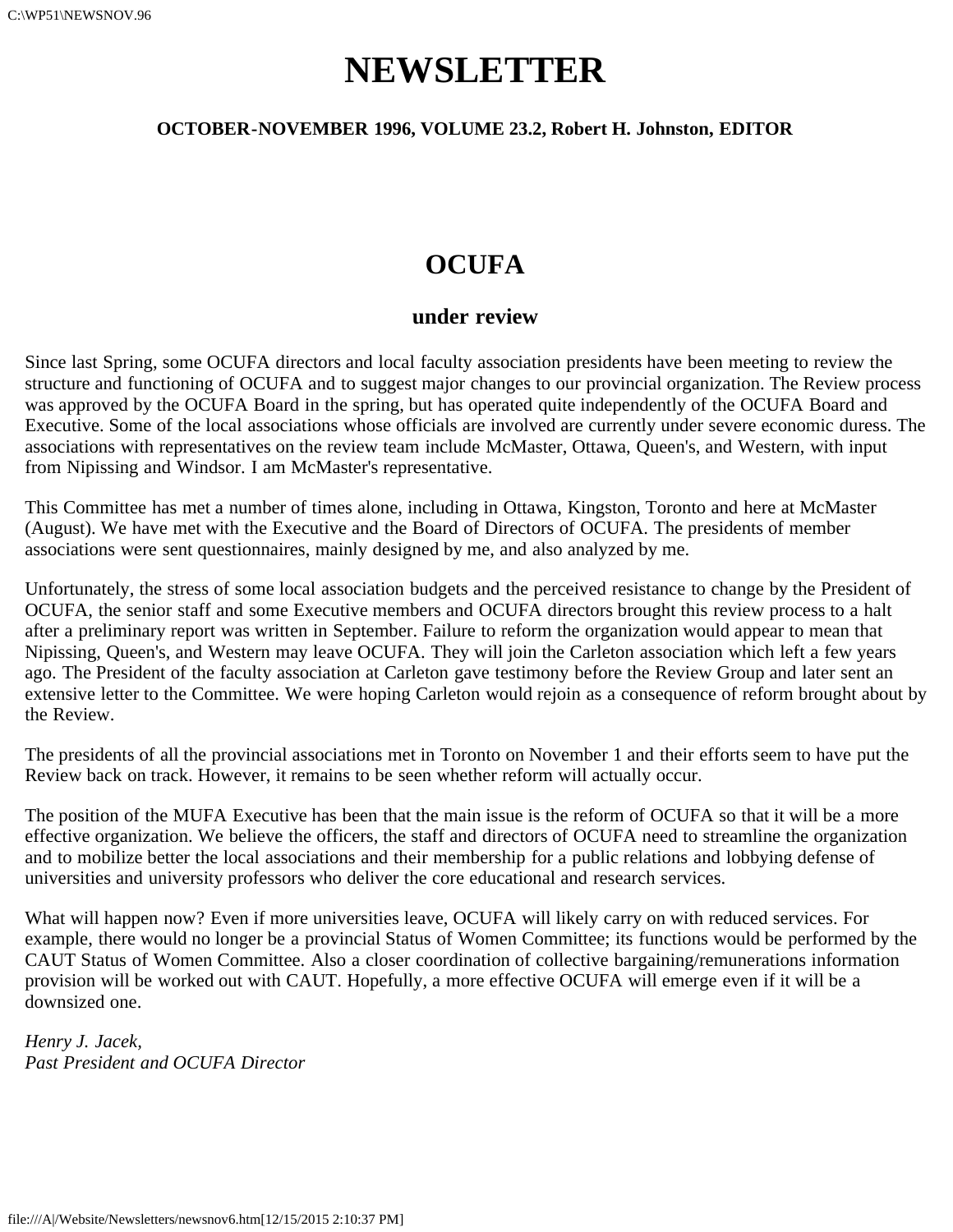### **Librarians as Members of the McMaster Academic Community**

Academic librarians are partners with faculty members in contributing to the scholarly and intellectual functions of universities. Like faculty, librarians are skilled professionals who play an integral role in the pursuit, dissemination and structuring of knowledge in the university environment. Librarians contribute to the research and teaching activities of universities through their roles in collecting, organizing and disseminating information resources, both printed and electronic and in assisting and training faculty and students in the retrieval and management of information. Many librarians also serve on Faculty and University committees, and are involved in scholarly activities either in the field of library and information science or in other academic disciplines.

The mutual goal of academic excellence has led faculty and librarians at Canadian and American universities to work cooperatively and productively in faculty associations and collective bargaining units. Librarians negotiate along with the faculty in both certified and special plan environments. In Ontario, librarians and faculty negotiate cooperatively at 11 institutions (Carleton, Guelph, Lakehead, Laurentian, Ottawa, Queen's, Toronto, Trent, Wilfrid Laurier, Windsor and York).

In 1968 the McMaster Professional Librarians' Association (MUPLA) was established. The objectives of MUPLA were stated in Section 3 of its constitution:

Section 3.2: "To promote the welfare of the members, and to speak for them, particularly in regard to their status within the University, and to work for the establishment of true academic status, with all the rights and responsibilities thereof, for the professional librarians at this University."

During the late 1980s it became apparent to librarians on this campus that MUPLA did not have the human or financial resources to actively and effectively participate in the growing number of University committees or the increasingly complex salary and benefits negotiations. The University administration was also seeking to negotiate with larger groups.

When MUPLA examined the alternatives, two factors were essential: the ability for all librarians to negotiate together, regardless of supervisory or administrative status; and the capability of working within a community having similar interests. MUFA was chosen as meeting both of these criteria, and after discussions and votes by both parties, librarians became eligible for full membership in June, 1995. Since that time approximately 70% of eligible librarians have joined MUFA.

In June 1996, a brief outlining proposals for "Terms and Conditions of Employment for Librarians at McMaster" was submitted by MUFA to the Provost. The brief proposed a process and a two-year timetable for developing a document on terms and conditions of employment. Since that time discussions between MUFA and the University have centred on the negotiating process.

Central to the brief is the recognition of academic status: the rights, duties and responsibilities of librarians which derive from the academic, professional and collegial nature of their work in the Library and in the University, and from their position as members of the academic community. Other major issues to be negotiated include a review of the classification and ranking system for librarians, changes to the paid development leave programme, workload, and a professional development allowance.

The majority of universities in Canada already officially recognize the academic status of librarians, with the rights and responsibilities outlined in the "CAUT/CACUL Guidelines on Terms and Conditions of Employment for University Librarians". The process is now underway for McMaster, a major research University, to do the same.

*L. Bayley and E. Hayton Librarians Negotiating Committee*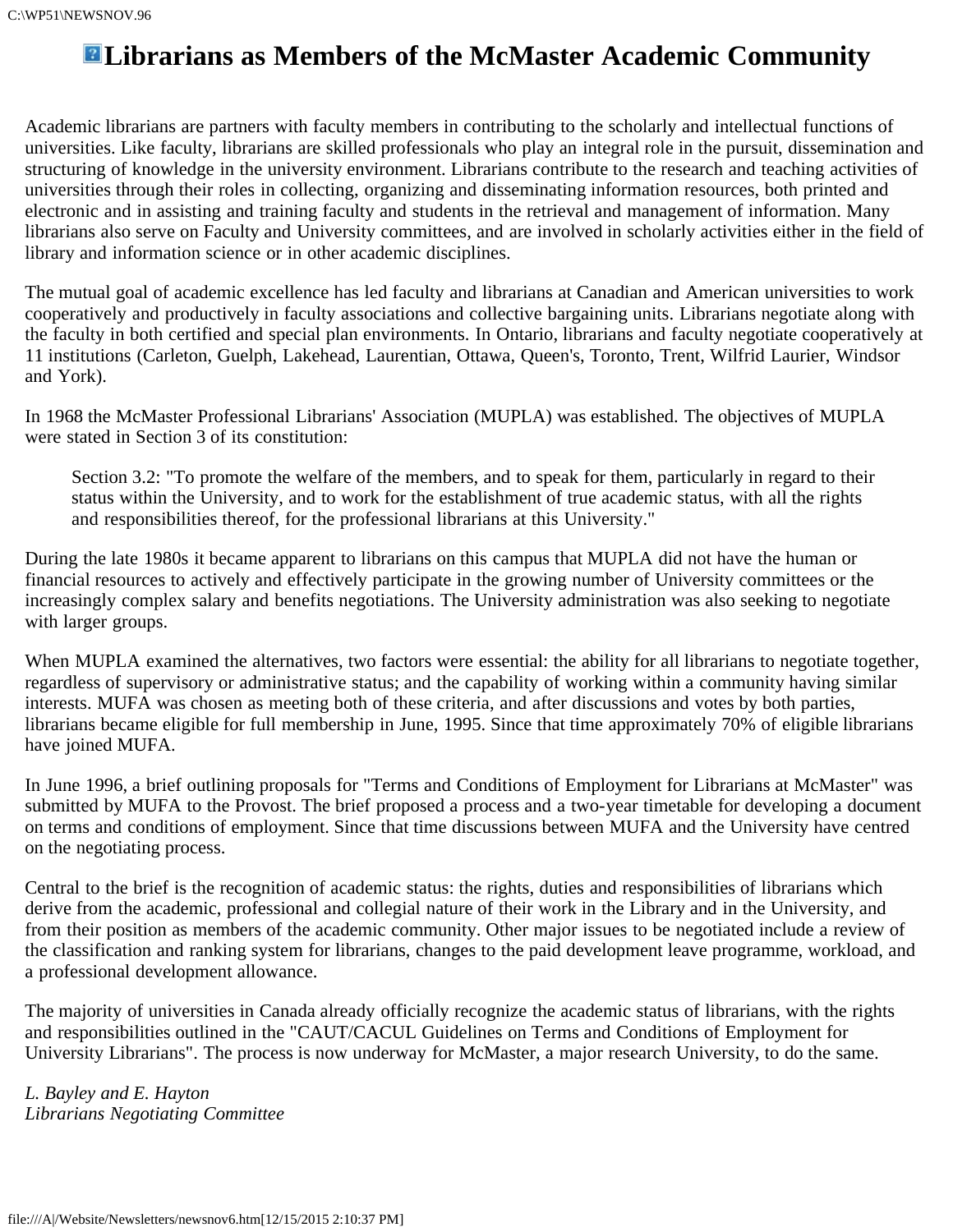# **Public Opinion Supports Increased Government Spending on University Education**

Extensive public opinion research conducted for the federal government indicates that Canadians want increased government support for health services and university education. This research was carried out for the Department of Finance in November and December of last year. Indeed, the random sample of Canadians told the researchers, Ekos Research and Associates Inc., that they preferred a budget deficit and/or higher taxes rather than cutting health care (73%) or university education (59%). In other major programme areas such as defense, welfare and social assistance, a majority favour a spending reduction instead.

Why do Canadians see spending on universities as such a high priority? Canadians believe that university education is critical in our ability to cope with economic restructuring and global competitiveness. The public believes that a welleducated populace is necessary for our economy to prosper now and in the future. On a personal level, ordinary Canadians see a direct link between university education and their children's life chances. The researchers say it is important for the public support of governments that they not be seen as hurting university education. The public does not distinguish between federal or provincial responsibilities in this area. Both governmental levels are seen as responsible for the provision of a highly accessible, first-class quality university system.

Although a strong majority support for university funding **over** deficit reduction and not raising taxes exists across Canada, support for this principle is, if anything, higher in Ontario despite the massive provincial cuts to university education over the past year and a half. People out west in Alberta and B.C. gave universities the least support (low 50s). The strong support for universities cut across income, gender, employment status, education and age categories.

It is clear, despite what the federal and Ontario governments have done to universities, we have strong, solid support from the general public. Of course, the results show that health services still remain the public's top priority -- no surprises there. But the lesson for us is that we must go out and tell the public how badly we are being treated by the Canadian and Ontario governments. The survey results indicate the public will not be forgiving to federal Liberals and Ontario Conservatives when the truth of the severe government cutbacks is placed before the people.

*Henry J. Jacek Past President*

## **John E. Thomas**

### **Professor Emeritus, Philosophy**

### *A Personal Tribute*

On October 14, 1996 John Thomas, Professor Emeritus in the Department of Philosophy, died of a sudden and unexpected heart attack in Parry Sound, while spending Thanksgiving weekend with his family. All those who had the good fortune of knowing this remarkable man, will miss him greatly. But we can all take comfort in the fact that John's life was by any measure a full and happy one, and in the fact that John "went out" as he often said he wanted to go out: quickly, with a minimum of fuss, and with "no heroics."

John Thomas was born in Merthyr Tydfil, Wales in 1926. Following moves to England and Scotland, where he met his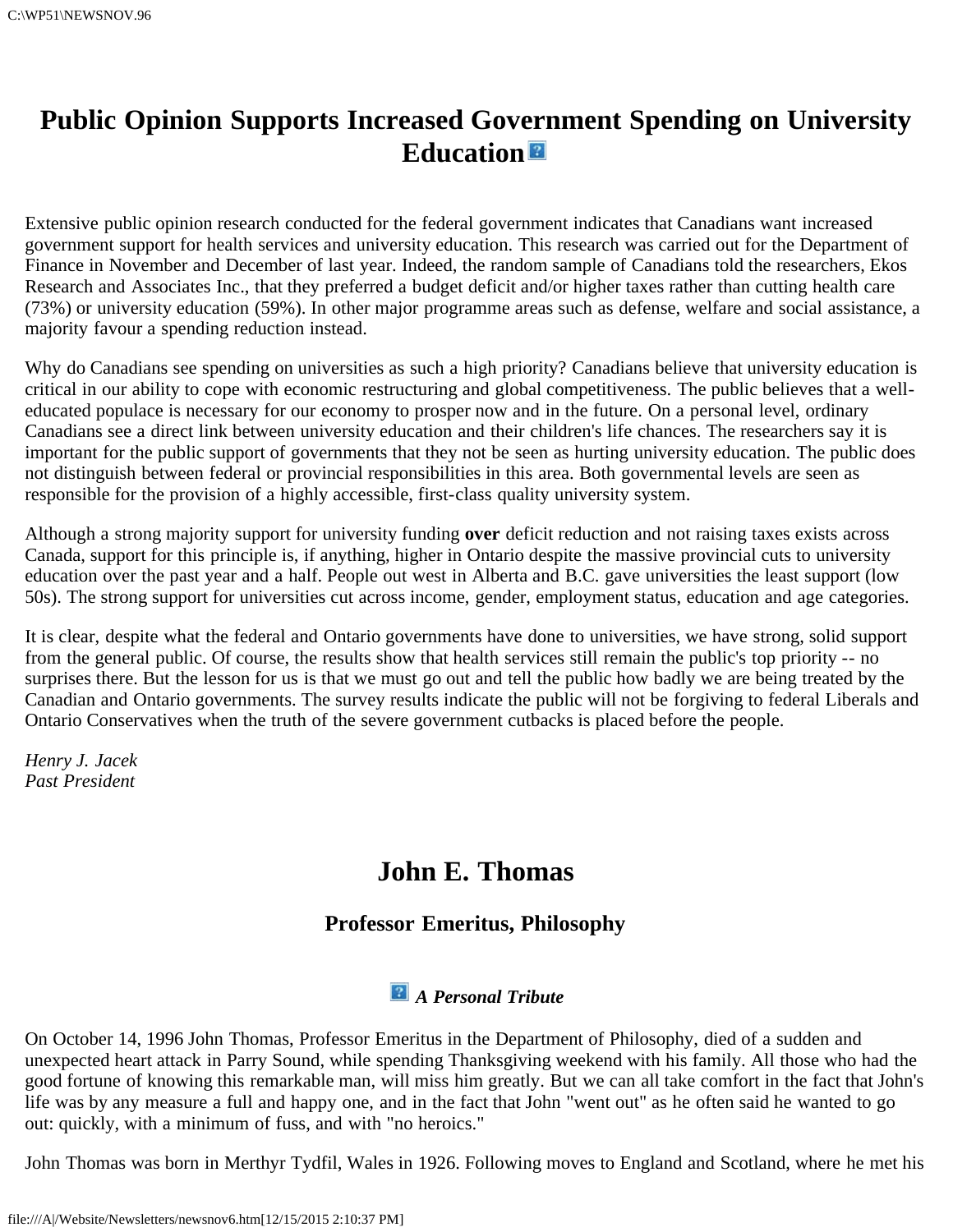wife and best friend Mo, John emigrated to Canada in 1947 to assume the role of student minister at St. Andrew's Church in St. Catharines. In 1948, John began his long association with McMaster University by enroling as an undergraduate student in philosophy and divinity. Upon receiving both his Bachelor of Arts and Bachelor of Divinity degrees, John made his way to Duke University where he earned, in 1958, his MA in philosophy and in 1964 his PhD. John joined McMaster's Philosophy Department in 1959 and served as its Chair from 1966-72. For two decades he taught McMaster's largest and most popular course, Moral Issues, which dealt with a wide range of topics in biomedical ethics. It has been estimated that John Thomas taught more students than any other professor in the history of McMaster University.

From 1985 till his "retirement" in 1991 John was an Associate Member of the Department of Medicine, where he helped develop ethics curricula, and routinely conducted workshops and seminars on biomedical ethics; he also served on a variety of important committees, most notably, the Clinical Ethics Committee. Following his retirement, John continued as a part-time consultant in the Faculty of Health Sciences.

John Thomas's scholarly career was long and distinguished and his interests were wide-ranging, extending from fundamental questions of theology and metaphysics to thorny issues of applied ethics. He was as much at home asking whether we can ever prove that God exists as he was asking questions about the morality of abortion or the morality of using foetal tissue implants in the treatment of patients with Parkinson's Disease. John published four books, three in medical ethics, and one in Ancient Greek philosophy entitled *Musings on the Meno*. At the time of his death, John and I had begun working on the third edition of our Well and Good: Case Studies in Biomedical Ethics.

In the Fall of 1991, the Department of Philosophy celebrated the distinguished career of John Thomas by hosting a retirement party in his honour. The event took place in Convocation Hall and was attended by well over a hundred people. I was among those who were asked to speak briefly about John Thomas. As a final tribute to my dear friend and colleague, I here reiterate the words that I used on that earlier occasion:

*Today we honour an extraordinary man who has enriched the lives of countless people. I mean the thousands of people who have heard John Thomas lecture or who had read his many writings, as well as those privileged enough to have known John personally. I consider myself fortunate in being a member of all of these groups. There is much I could tell you about this wonderful man, but I thought I'd focus on a few of the things he has taught me during the eight years we have known each other.*

*John taught me a good deal about philosophy. I have, for example, learned to be more tolerant of competing views, to see that each side in a philosophical dispute usually has something valuable to contribute and that the truth often lies somewhere in between. I already knew this, but came to appreciate it more fully during my many conversations with John about philosophy, especially during the long hours we spent together writing Well and Good. Co-authoring that book with John was one of the most pleasurable experiences of my academic career. His energy, dedication, perseverance and insight were a wonder to behold. John made what could have been a drudgery into an immensely rewarding experience.*

*The most important things John taught me, however, have nothing at all to do with philosophy. They have to do with life and the things that really matter. As you all know, John is a tireless individual whose plate is always more than full. If he isn't off to a speaking engagement, he's off to work on a paper, see a student, or attend a committee meeting. Yet John always has time for people. He has time to help someone sort through a personal problem, or just to sit and chat about the state of the world, the university, medicine, or whatever else a person might be interested in talking about. I have never in my life seen a person any busier than John. I have also never seen a person as giving with his time and energies. John has taught me that one can combine a career with a genuine concern for other people.*

*Another thing I have learned from John is the value it's possible to find in one's family. To hear John talk about his beloved Mo, or about Ian and his "hoser" brother Dave, "the boys" as he affectionately calls them, is to observe a man who epitomizes all that's good about family life. I have never known a person more in love with his spouse, or prouder of his children's accomplishments and of the persons they have become. When I think of what a husband and father should be like, I think of John Thomas. As in so many*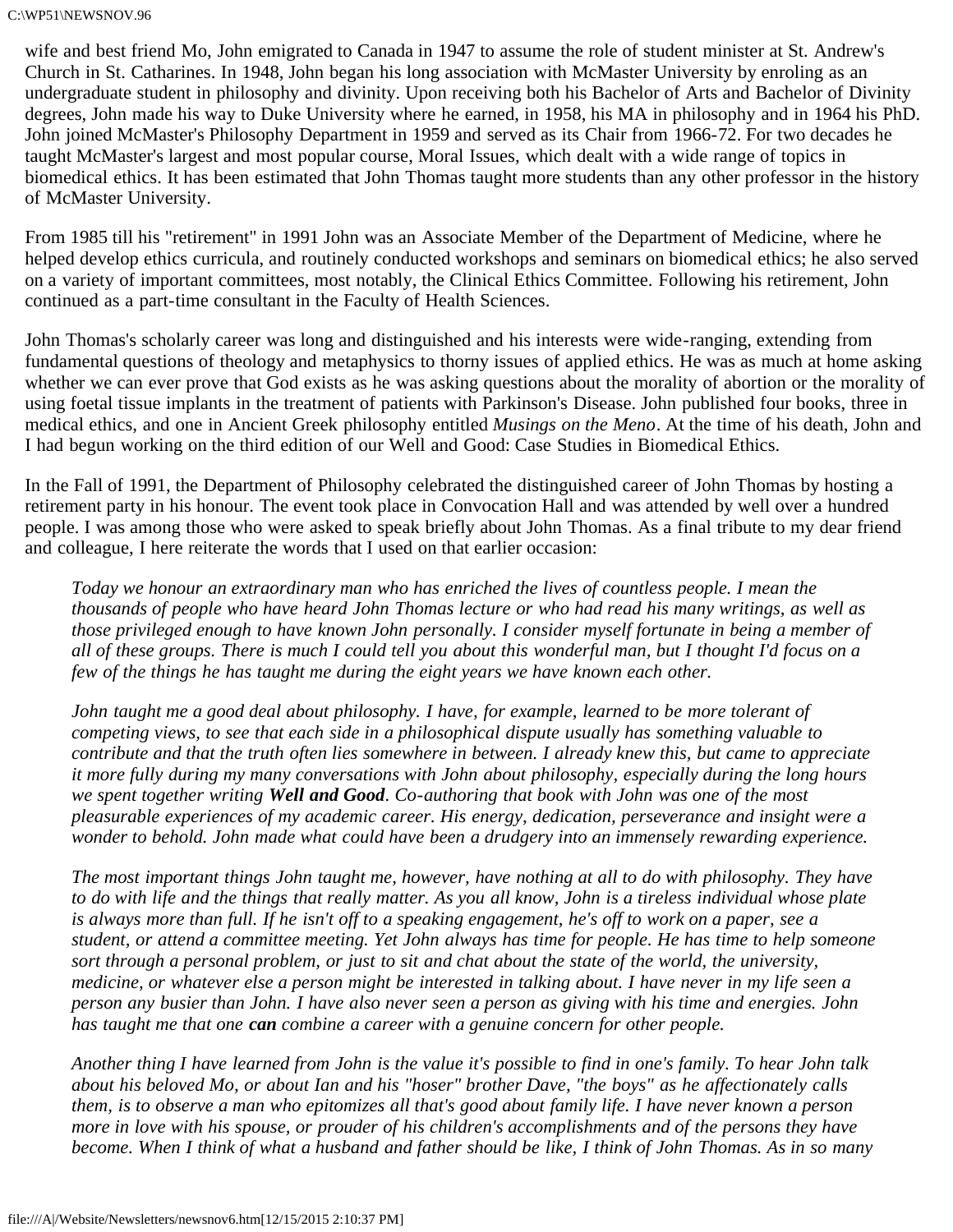*other areas, he sets the standard to which most of us can only aspire.*

*I could go on embarrassing this exceptional man with further reflections on his outstanding qualities. But by now I'm sure John is squirming in his seat so I'll leave it at that. Let me close by adding only one thing. I consider myself truly fortunate to count John Thomas among my valued colleagues and teachers. I consider myself even more fortunate to count him among my dearest of friends. Thanks John.*

W. J. Waluchow Chair, Department of Philosophy

 $|2|$ 

### **ANNOUNCEMENTS**

#### **Ballot Results**

We hereby confirm the ballots to the question:

I hereby approve the Agreement regarding Benefits (dated September 26, 1996) agreed to by the Faculty Benefits Review Committee on behalf of the Joint Administration/Faculty Association Committee on Faculty Remuneration.

> Yes -- 166 No -- 15 Spoiled -- 1 **Total Ballots -- 182**

*Richard A. Hoecht, C.A.*

### **House for Rent**

**Westdale.** Fully furnished house with 1 bedroom and 2 studies, piano, woodstove, hardwood floors, very bright and quiet, 20-minute walk to McMaster, available for rent December 15, 1996 to July 1, 1997 (negotiable). Suit visiting faculty. \$950 per month, plus utilities. Contact: Dr. G. Slade, ext. 27079; home -- 905-526-8240; slade@mcmaster.ca

#### **OCUFA Teaching and Academic Librarianship Awards**

NOMINATIONS are invited from individuals, informal groups of faculty or students, or both, and such organizations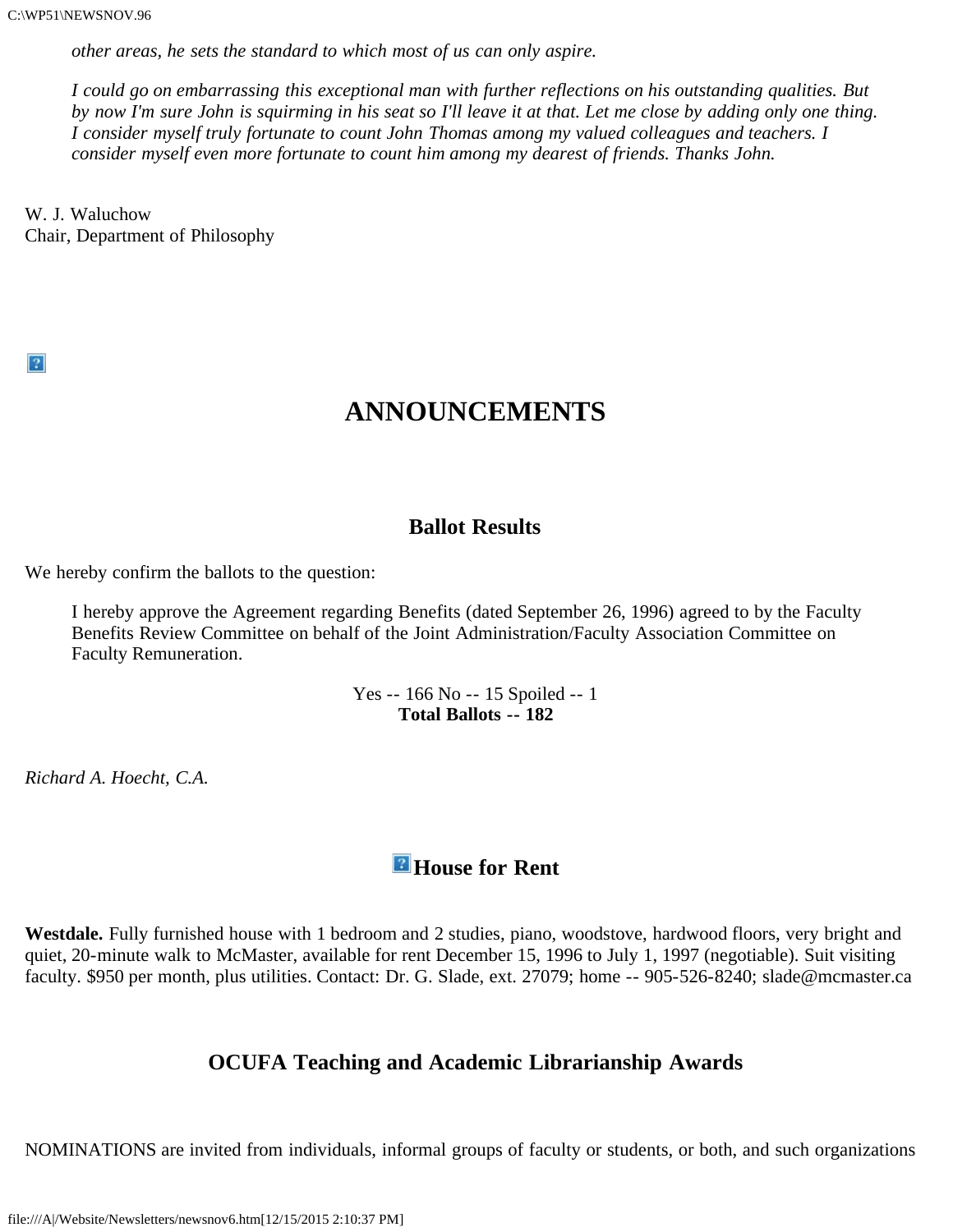as local faculty associations, faculty or college councils, university committees concerned with teaching and learning, librarians, local student councils, departments, alumni, etc.

GUIDELINES to assist in organizing a nomination should be consulted by prospective nominators and are available on request from your Faculty Association Office or the Provincial Office of OCUFA.

Nominations must include a covering nomination form, a nominator's brief, and sufficient evidence, from as many sources as possible, to make it clear that outstanding work deserving of recognition has been done.

DEADLINE for receipt of nominations: **February 14, 1997**

**The original and six copies of the submission** should be sent to:

OCUFA Teaching & Academic Librarianship Awards Committee

27 Carlton Street, Suite 400

Toronto, Ontario M5B 1L2

INQUIRIES TO: 416-979-2117 or your Faculty Associatio Office (ext. 24682; mufa@mcmaster.ca)

#### **Retirement Options**

FOUR SEMINARS beginning at 11:30 a.m.

: Tuesday, November 19 Wednesday, November 20 Tuesday, December 3 Wednesday, December 4

PLACE: The West Room of the Faculty Club (Lunch will be served)

REGISTER: by calling Bick Financial Security Corporation, 648-9559 or 1-800-268-1886

## **A Humid Recital Stirs Bangkok**

*[This review by Kenneth Langbell appeared in the English language Bangkok Post. It was made available by Martin Bernheimer of the Los Angeles Times.]*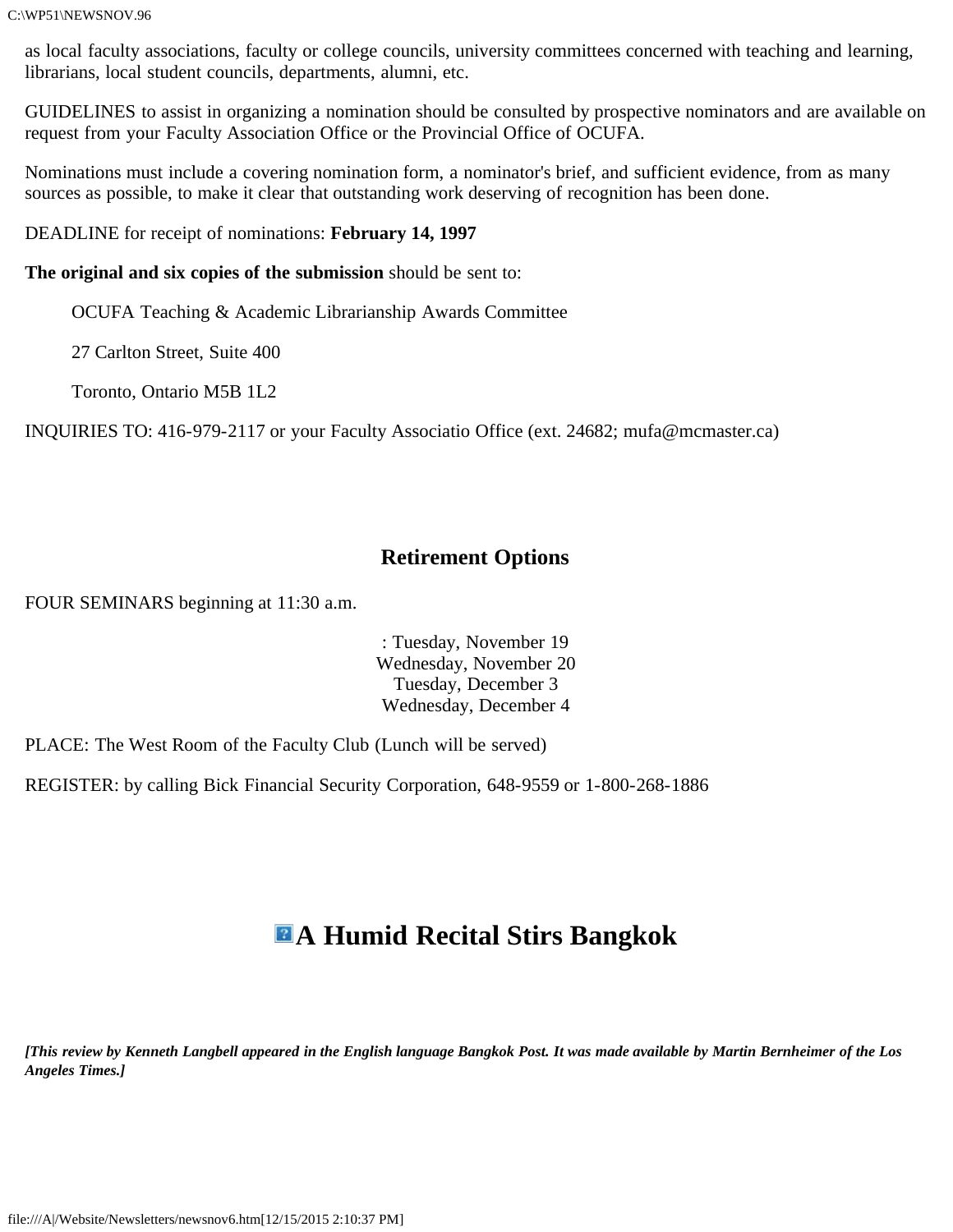THE RECITAL, last evening in the chamber music room of the Erawan Hotel by U.S. pianist Myron Kropp, the first appearance of Mr. Kropp in Bangkok, can only be described by this reviewer and those who witnessed Mr. Kropp's performance as one of the most interesting experiences in a very long time.

A hush fell over the room as Mr. Kropp appeared from the right of the stage, attired in black formal evening-wear with a small white poppy in his lapel. With sparse, sandy hair, a sallow complexion and a deceptively frail looking frame, the man who has repopularized Johann Sebastian Bach approached the Baldwin Concert Grand, bowed to the audience and placed himself upon the stool.

It might be appropriate to insert at this juncture that many pianists, including Mr. Kropp, prefer a bench, maintaining that on a screw-type stool they sometimes find themselves turning sideways during a particularly expressive strain. There was a slight delay, in fact, as Mr. Kropp left the stage briefly, apparently in search of a bench, but returned when informed that there was none.

AS I HAVE mentioned on several other occasions, the Baldwin Concert Grand, while basically a fine instrument, needs constant attention, particularly in a climate such as Bangkok. This is even more true when the instrument is as old as the one provided in the chamber music room of the Erawan Hotel. In this humidity the felts which separate the white keys from the black tend to swell, causing an occasional key to stick, which apparently was the case last evening with the D in the second octave.

During the "raging storm" section of the D-Minor Toccata and Fugue, Mr. Kropp must be complimented for putting up with the awkward D. However, by the time the "storm" was past and he had gotten into the Prelude and Fugue in D Major, in which the second octave D plays a major role, Mr. Kropp's patience was wearing thin.

Some who attended the performance later questioned whether the awkward key justified some of the language which was heard coming from the stage during softer passages of the Fugue. However, one member of the audience, who had sent his children out of the room by the midway point of the Fugue, had a valid point when he commented over the music and extemporaneous remarks of Mr. Kropp that the workman who had greased the stool might have done better to use some of the grease on the second octave D. Indeed, Mr. Kropp's stool had more than enough grease and during one passage in which the music and lyrics were both particularly violent, Mr. Kropp was turned completely around.

Whereas before his remarks had been aimed largely at the piano and were therefore somewhat muted, to his surprise and that of those in the chamber music room he found himself addressing himself directly to the audience.

BUT SUCH THINGS do happen, and the person who began to laugh deserves to be severely reprimanded for this undignified behaviour. Unfortunately, laughter is contagious, and by the time it had subsided and the audience had regained its composure Mr. Kropp appeared somewhat shaken. Nevertheless, he swivelled himself back into position facing the piano and, leaving the D Major Fugue unfinished commenced on the Fantasia and Fugue in G Minor.

Why the concert grand piano's G key in the third octave chose that particular time to begin sticking I hesitate to guess. However, it is certainly safe to say that Mr. Kropp himself did nothing to help matters when he began using his feet to kick the lower portion of the piano instead of operating the pedals as is generally done.

Possibly it was this jarring or the un-Bach-like hammering to which the sticking keyboard was being subjected. Something caused the right front leg of the piano to buckle slightly inward, leaving the entire instrument listing at approximately a 35-degree angle from that which is normal. A gasp went up from the audience, for if the piano had actually fallen several of Mr. Kropp's toes if not both his feet, would surely have been broken.

It was with a sigh of relief therefore, that the audience saw Mr. Kropp slowly rise from his stool and leave the stage. A few men in the back of the room began clapping and when Mr. Kropp reappeared a moment later it seemed he was responding to the ovation.

Apparently, however he had left to get a red-handled fire ax which was hung back stage in case of fire, for that was what was in his hand.